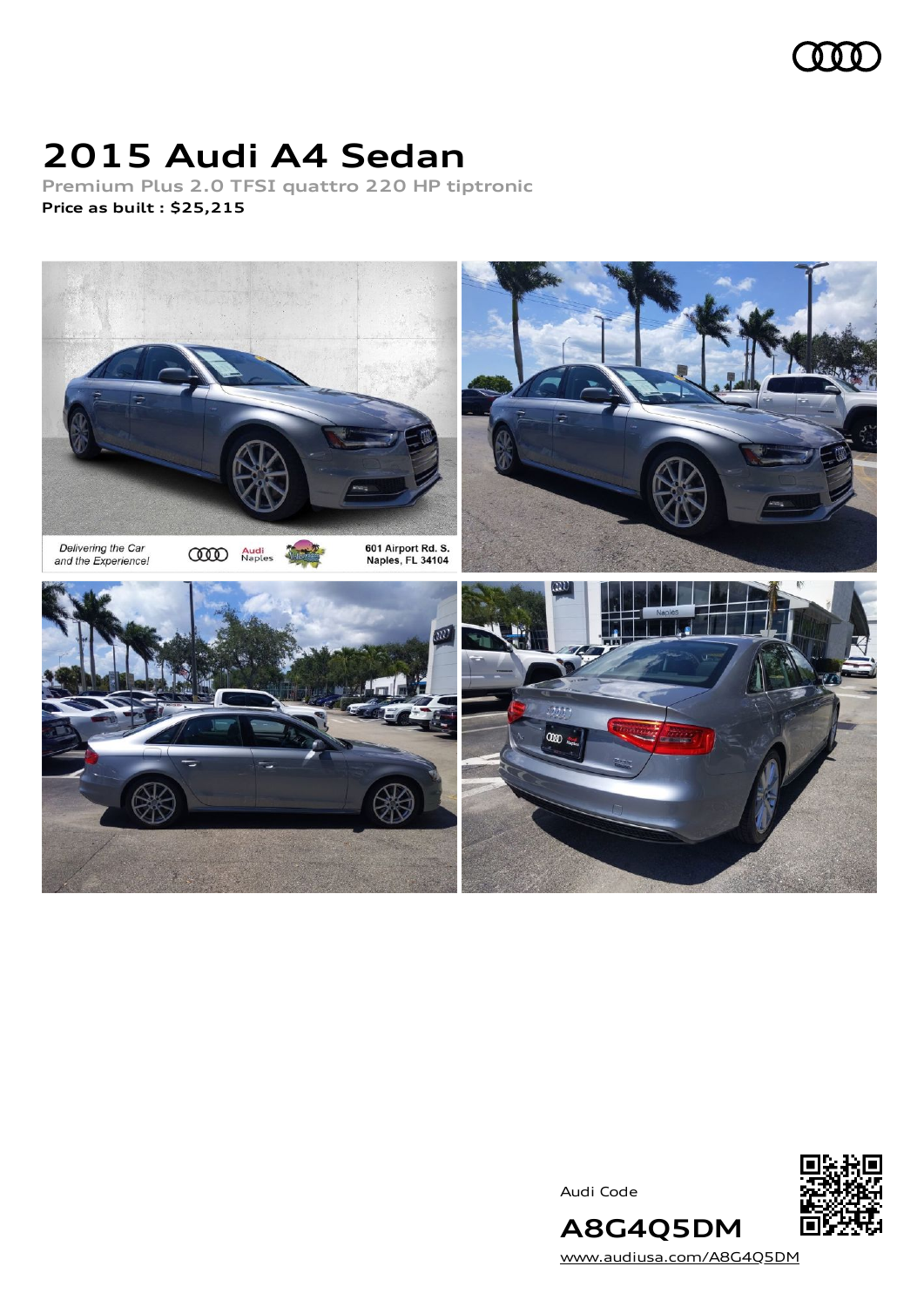## **Summary**

**Audi 2015 Audi A4 Sedan** Premium Plus 2.0 TFSI quattro 220 HP tiptronic

**Price as buil[t](#page-10-0)** \$25,215

#### **Exterior colour**

Tornado Gray metallic

#### **Interior colour**

#### **Technical Specifications**

| Engine type                  | Four-cylinder                                 |
|------------------------------|-----------------------------------------------|
| stroke                       | Displacement/Bore and 1,984/82.5 x 92.8 cc/mm |
| Max. output                  | 118 (160)/4500-6200 HP                        |
| Torque                       | 258 @ 1,500 - 4,300 lb-ft@rpm                 |
| Top track speed              | 130 mph mph                                   |
| Acceleration (0 - 60<br>mph) | 6.2 seconds seconds                           |
| Recommended fuel             | Premium                                       |



#### **Further Information**

| 26,960 miles |
|--------------|
| Used car     |
|              |

#### **Audi Code** A8G4Q5DM

**Your configuration on www.audiusa.com** [www.audiusa.com/A8G4Q5DM](https://www.audiusa.com/A8G4Q5DM)

**Commission number** 90aa68d50a0e0971237a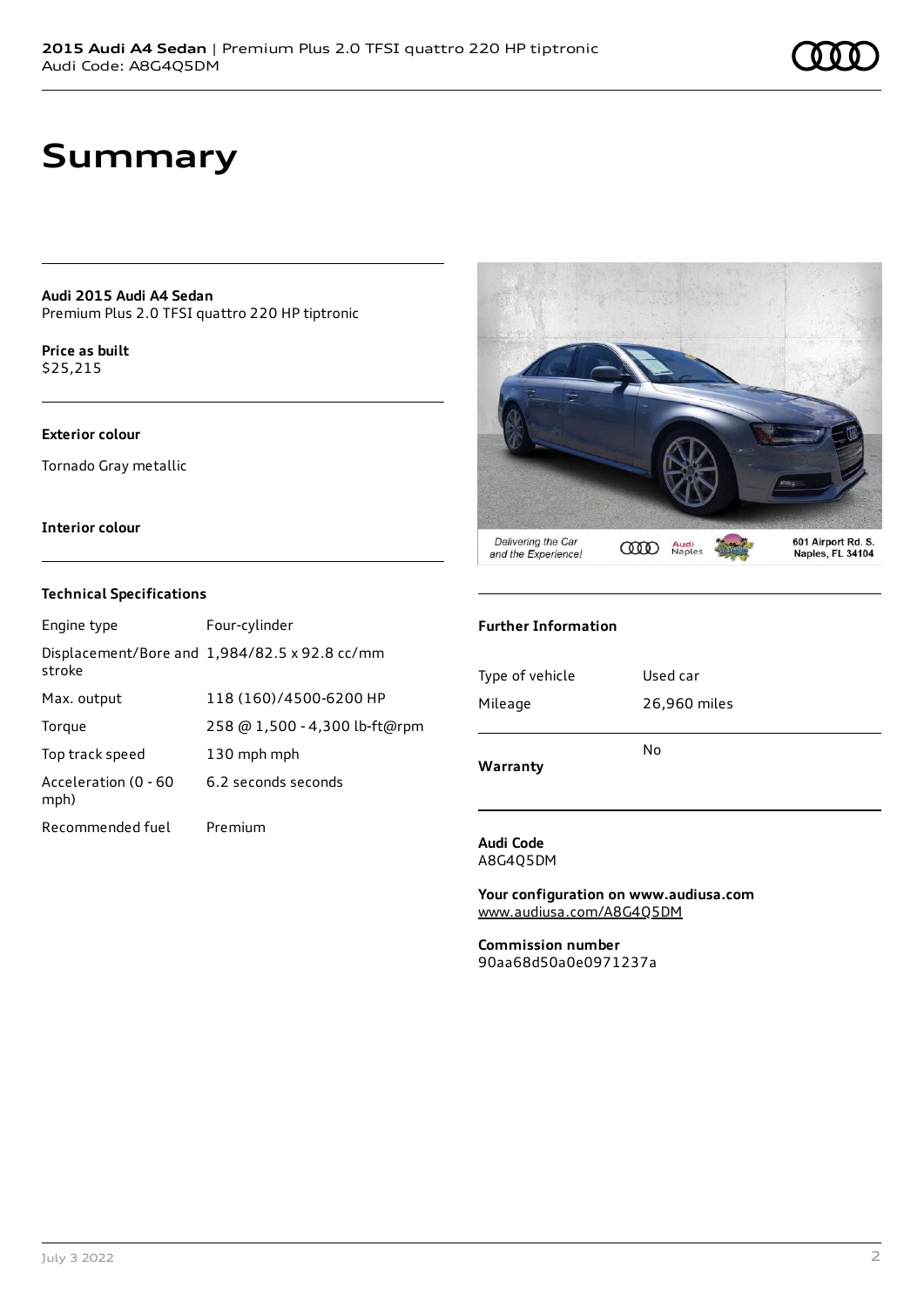# **Equipment**

Tornado Gray metallic

Audi advanced key - keyless start, stop and entry

Power-adjustable, auto-dimming, heated exterior side mirrors with memory

Sport suspension

18" 245/40 all-season tires

18" Audi Sport® 10-spoke dynamic design wheels (Polished finish) with 245/40 all-season tires

Auto-dimming interior mirror with compass

Three-spoke multifunction sport steering wheel with shift paddles

Heated front seats

Audi drive select®





**(1/2)**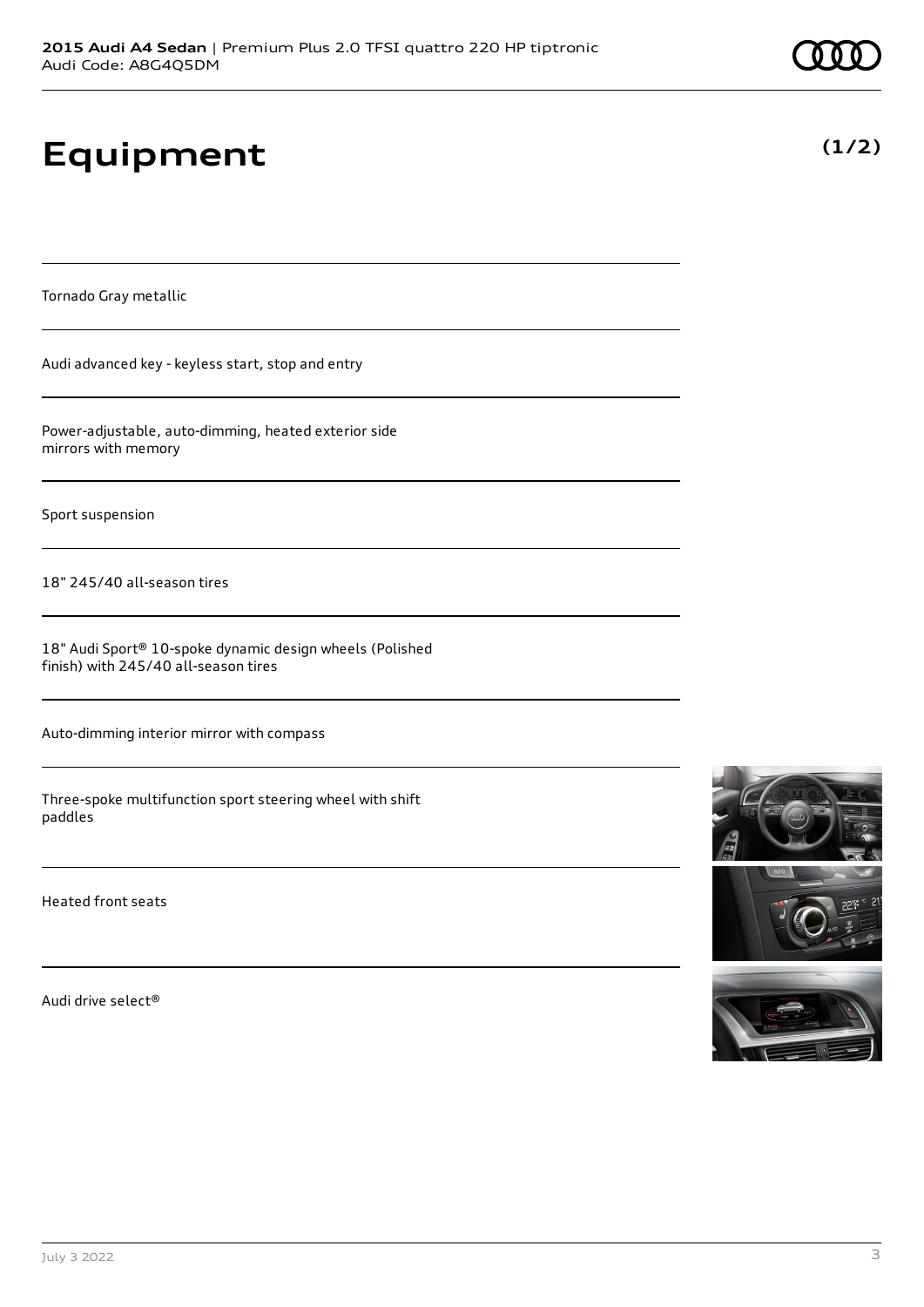# **Equipment**

Bang & Olufsen® sound system



**(2/2)**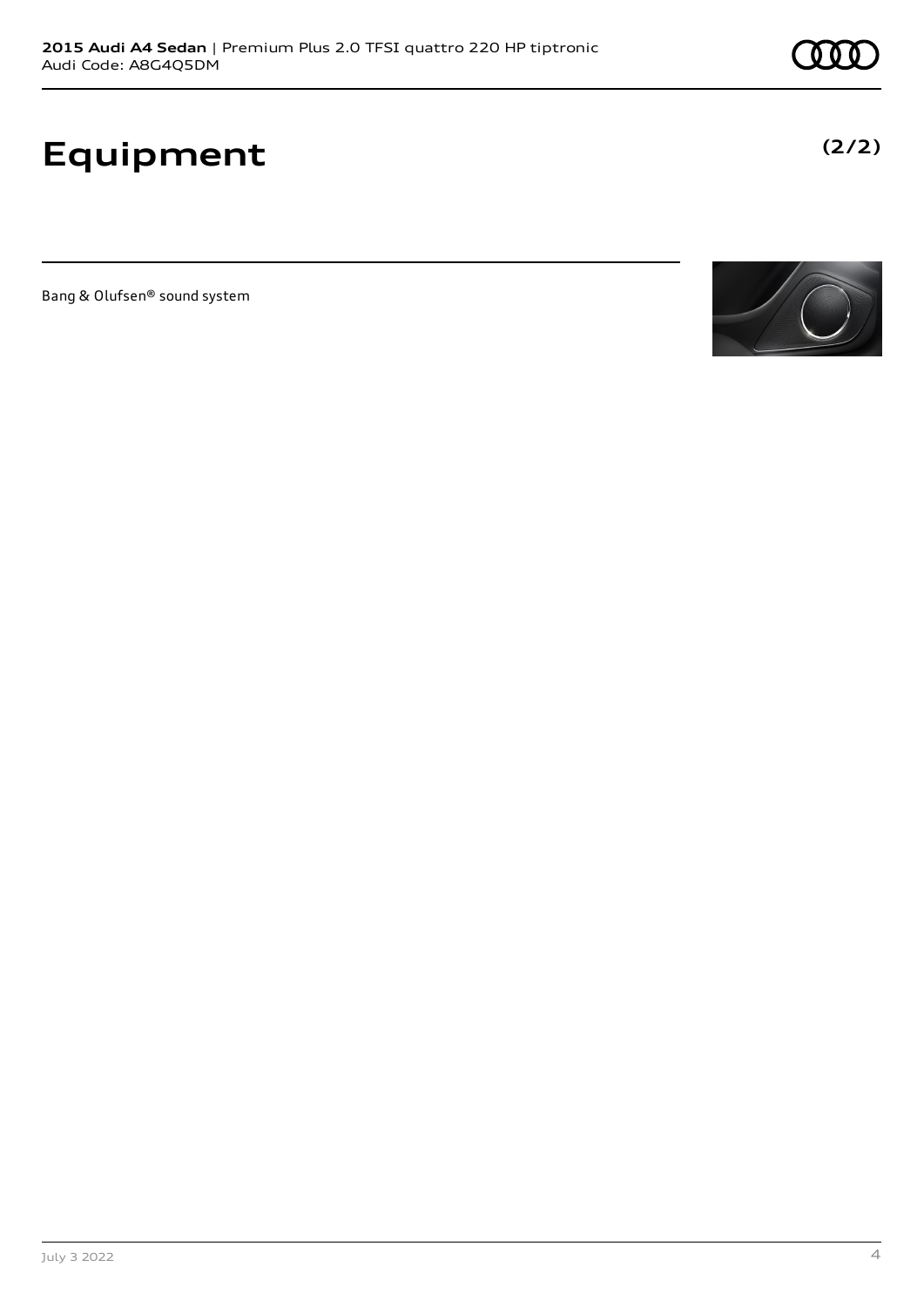# **Standard features**

### **Safety and Security**

| 1 AT            | Electronic stabilisation control (ESC)                                            |
|-----------------|-----------------------------------------------------------------------------------|
| UH1             | Electromechanical parking brake                                                   |
| 8T1             | Cruise control with coast, resume and<br>accelerate features                      |
| VC <sub>2</sub> | Garage door opener (HomeLink®)                                                    |
| QZ7             | Electromechanical power steering                                                  |
| 7K6             | Tire-pressure monitoring system                                                   |
| 4X3             | Side airbags at front and head airbag system                                      |
| 8N6             | Light / rain sensor                                                               |
| 3B7             | ISOFIX child seat mounting and Top Tether<br>anchorage point for outer rear seats |
|                 |                                                                                   |

| <b>Interior</b> |                                                                               |
|-----------------|-------------------------------------------------------------------------------|
| 6N)             | Light cloth headliner                                                         |
| 9AQ             | Four-zone automatic climate control                                           |
| 001             | Illumination for interior door handles, air<br>vent controls, front footwells |
| 6E3             | Front center armrest                                                          |
| 7F9             | Leather gearshift knob                                                        |
| 5XF             | Dual front sun visors with lighted vanity<br>mirrors                          |
| 3 N Z           | Split folding 60/40 rear seat backs                                           |
| 7HA             | Cloth interior on doors                                                       |
| N1F             | Leather seating surfaces                                                      |
| 5MU             | Aluminum Trigon inlay                                                         |

### **Exterior**

| 0PO | Dual exhaust outlets                              |
|-----|---------------------------------------------------|
| 1S1 | Car jack                                          |
| 8EH | Xenon plus headlights                             |
| 803 | Automatic headlight leveling                      |
| 8SL | LED taillights                                    |
| 4KC | Side and rear windows in heat-insulating<br>glass |
| 0NB | S line® fender badges                             |
| 47R | Aluminum trim around exterior windows             |

### **Interior**

| OE1 | Storage nets in backs of front seats                    |
|-----|---------------------------------------------------------|
| 3FF | Electric slide/tilt sunroof with sun<br>screen/sunblind |
| 7M8 | Aluminum door sill inlays with S line®<br>emblem        |

### **Infotainment and Driver Assistance**

| UF7 | Audi music interface                                                       |
|-----|----------------------------------------------------------------------------|
| 907 | Driver information system                                                  |
| 8UQ | Audi concert radio                                                         |
| 9ZX | Bluetooth <sup>®</sup> wireless technology preparation<br>for mobile phone |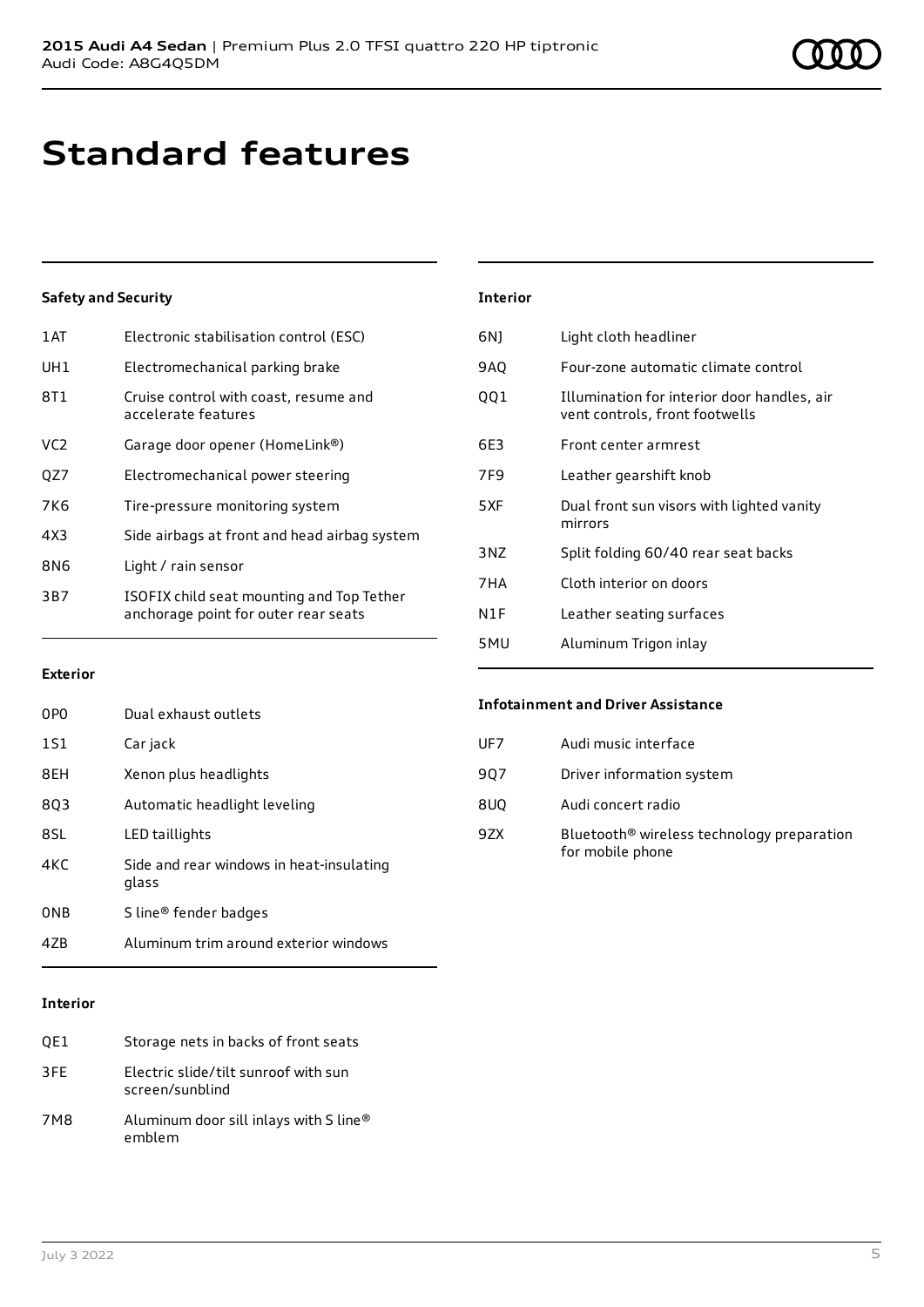# **Dealer remarks**

Tornado Gray Metallic 2015 Audi A4 2.0T Premium Plus quattro 2.0L 4-Cylinder TFSI DOHC 8-Speed Automatic with Tiptronic quattro

BANG & OLUFSEN Sound System, LED Daytime Running Lights, Bluetooth Connectivity, USB ports, 8-Speed Automatic with Tiptronic, quattro, Black w/Leather Seating Surfaces, 10 Speakers, 3-Spoke Multifunction Steering Wheel, 3-Spoke Steering Wheel, 3-Step Heated Front Seats, Air Conditioning, AM/FM radio: SiriusXM, Audi Advanced Key, Audi Drive Select Controls, Auto-Dimming Heated Exterior Mirrors, Auto-Dimming Interior Mirror w/Digital Compass, Automatic temperature control, Front dual zone A/C, Leather Seating Surfaces, Leather Shift Knob, Leather steering wheel, Memory Function for Driver, Panic alarm, Power door mirrors, Power driver seat, Power moonroof, Premium Plus Package, Rain sensing wipers, Sport Front Seats, Sport Package, Sport Suspension Calibration, Steering wheel mounted audio controls, Tilt steering wheel, Trip computer, Variably intermittent wipers, Wheels: 8.0J x 18" 10-Spoke High Gloss RS Design. 22/31 City/Highway MPG

Purchase your next vehicle with confidence. NOW OFFERING AT-HOME TEST DRIVES, PAPERWORK, AND DELIVERY. PLUS, BUY YOUR CAR ONLINE WITH EZ PURCHASE. See how Volkswagen Audi of Naples is delivering the car, and the experience.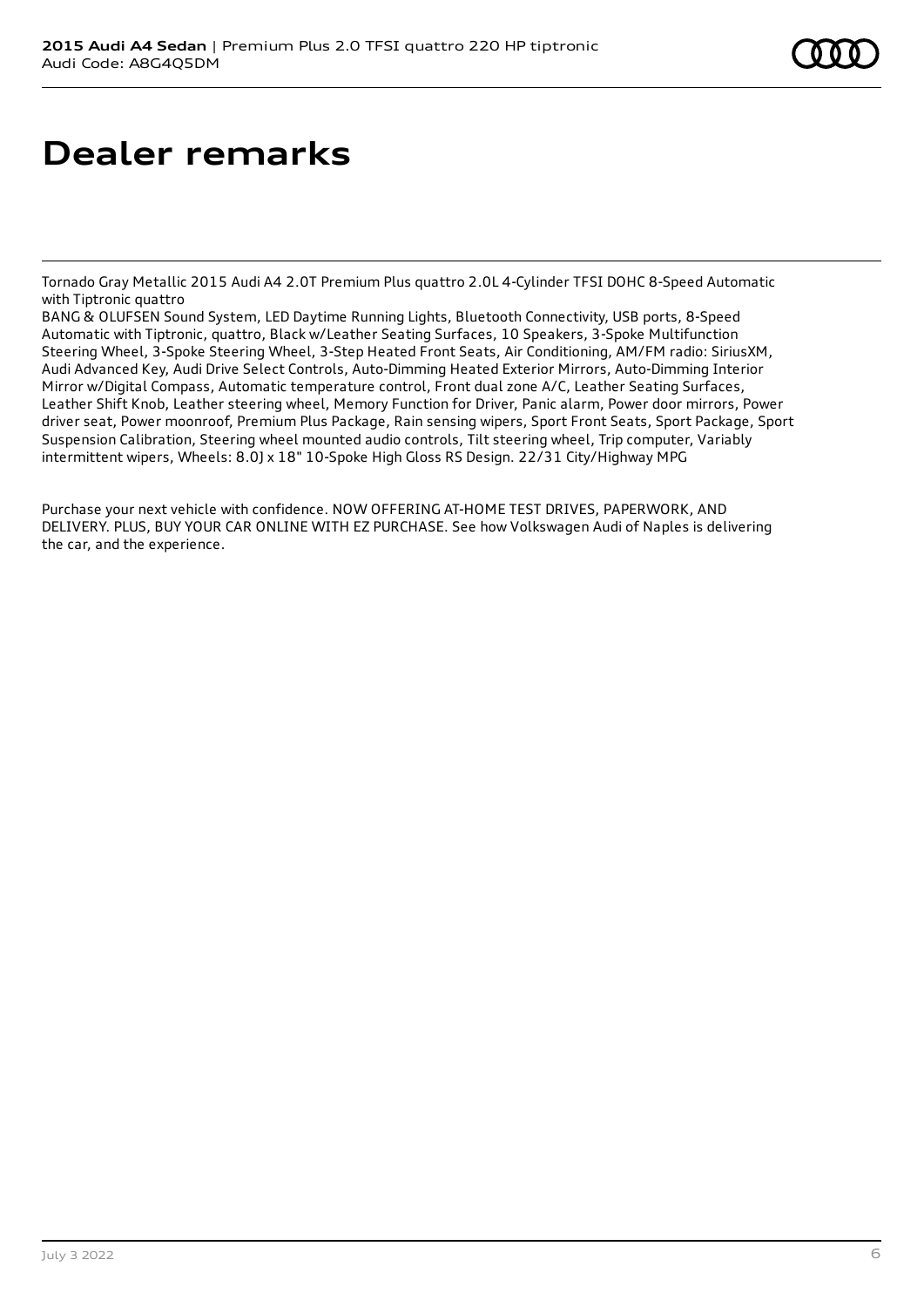# **Technical Specifications**

### **Engineering | Performance**

| Engine type                                 | Four-cylinder                                 |
|---------------------------------------------|-----------------------------------------------|
| Acceleration (0 - 60<br>mph)                | 6.2 seconds seconds                           |
| Max. output                                 | 118 (160)/4500-6200 HP                        |
| Engine block                                | Cast-iron                                     |
| Induction/fuel injection Turbocharged/TFSI® |                                               |
| Cylinder head                               | Aluminum-alloy                                |
| Max. output ps/hp                           | 220 @ 4,450 - 6,000 @ rpm                     |
| stroke                                      | Displacement/Bore and 1,984/82.5 x 92.8 cc/mm |
| Top track speed                             | 130 mph mph                                   |
| Torque                                      | 258 @ 1,500 - 4,300 lb-ft@rpm                 |
| Valvetrain                                  | 16-valve DOHC with valvelift<br>system        |

#### **Transmission | Drivetrain**

| Gear ratios: 8th         | 0.667                                                                                                      |
|--------------------------|------------------------------------------------------------------------------------------------------------|
| Gear ratios: 6th         | 1.000                                                                                                      |
| Gear ratios: 7th         | 0.839                                                                                                      |
| Gear ratios: Reverse     | 3.317                                                                                                      |
| Gear ratios: Final Drive | 2.848                                                                                                      |
| Gear ratios: 4th         | 1.667                                                                                                      |
|                          |                                                                                                            |
| Transmission             | Eight-speed Tiptronic <sup>®</sup> automatic<br>transmission with quattro <sup>®</sup> all-<br>wheel drive |
| Gear ratios: 5th         | 1.285                                                                                                      |
| Gear ratios: 2nd         | 3.143                                                                                                      |
| Gear ratios: 3rd         | 2.106                                                                                                      |
| Gear ratios: 1st         | 4.714                                                                                                      |

#### **Electrical system**

| Alternator | 14 Volts - 150 amp |
|------------|--------------------|
| Battery    | 12 Volts - 80 amp  |

#### **Steering**

| Steering type                              | Electromechanical power steering<br>system |
|--------------------------------------------|--------------------------------------------|
| Turning diameter, curb- 37.7 ft<br>to-curb |                                            |
| Steering ratio                             | 15.9:1                                     |

#### **Suspension**

| Front axle | Five-link front suspension       |
|------------|----------------------------------|
| Rear axle  | Trapezoidal-link rear suspension |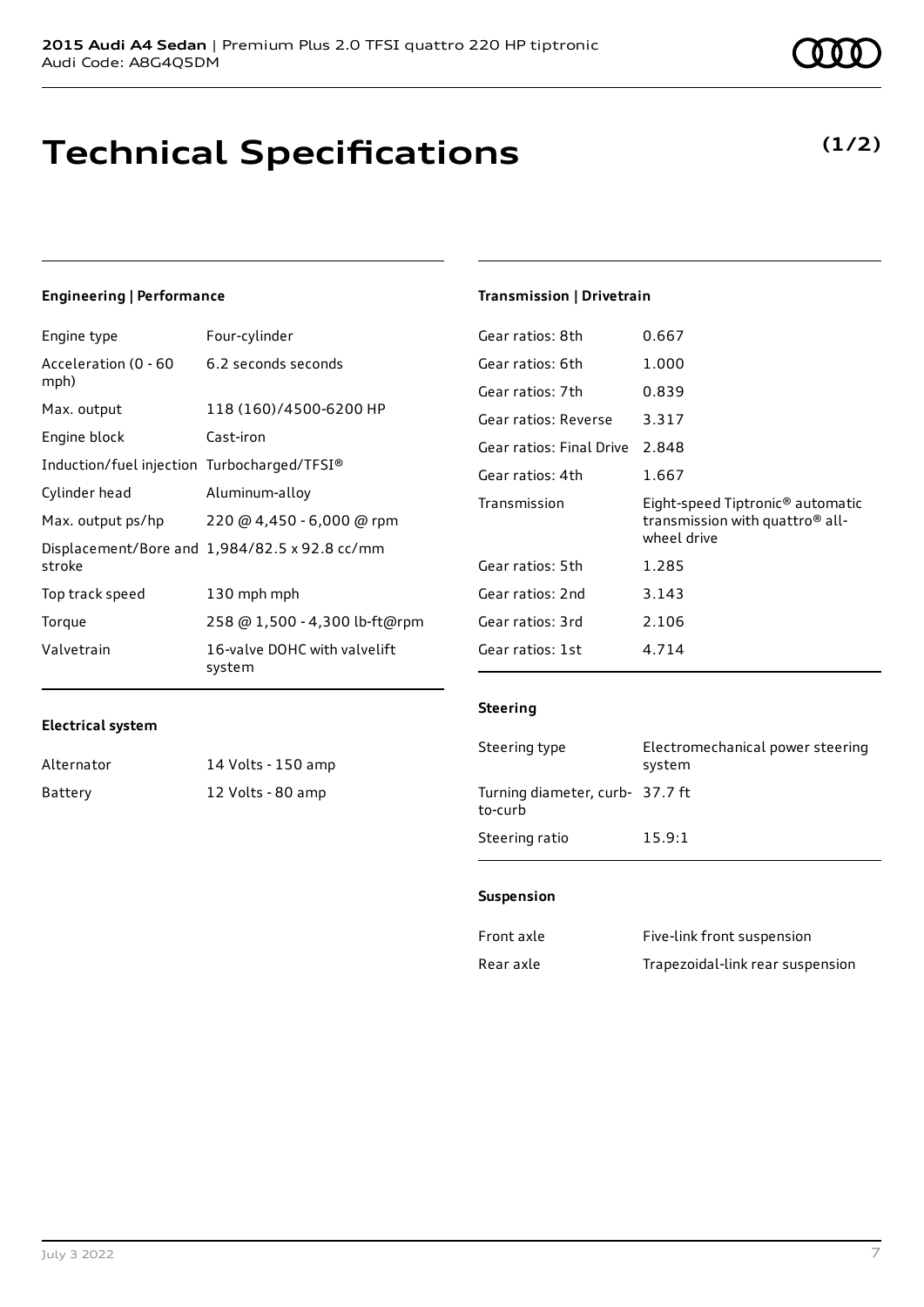# **Technical Specifications**

### **Brakes**

| <b>Front brakes</b>  | 12.6 (ventilated disc) in                            |
|----------------------|------------------------------------------------------|
| Rear brakes          | 11.8 (solid disc) in                                 |
| <b>Body</b>          |                                                      |
|                      |                                                      |
| Material             | Fully galvanized steel unibody with<br>aluminum hood |
| Corrosion protection | Multistep anti-corrosion protection                  |

#### **Warranty | Maintenance**

| Warranty    | 4-year/50,000-mile new vehicle<br>limited warranty                                       |
|-------------|------------------------------------------------------------------------------------------|
| Maintenance | 12-month/5,000-mile (whichever<br>occurs first) NO CHARGE first<br>scheduled maintenance |

#### **Interior measurements**

| Seating capacity                          | 5                      |
|-------------------------------------------|------------------------|
| Shoulder room, rear                       | 54.3 in                |
| Head room with front<br>sunroof           | 38.0 in                |
| Leg room, rear                            | 35.2 in                |
| Shoulder room, front                      | 55.5 in                |
| Head room with rear<br>sunroof            | 37.5 in                |
| Leg room, front                           | 41.3 in                |
| Cargo volume, rear<br>seatbacks up/folded | 12.4/34.0 cu ft, cu ft |

### **Exterior Measurements**

| Height                           | 56.2 in   |
|----------------------------------|-----------|
| Overall width without<br>mirrors | 71.9 in   |
| Length                           | 185.1 in  |
| Wheelbase                        | 110.6 in  |
| Drag coefficient                 | $0.31$ Cw |
| Overall width with<br>mirrors    | $80.3$ in |
| Track rear                       | 61.1 in   |
| Track front                      | 61.6 in   |
| Curb weight                      | 3,693 lb  |

### **(2/2)**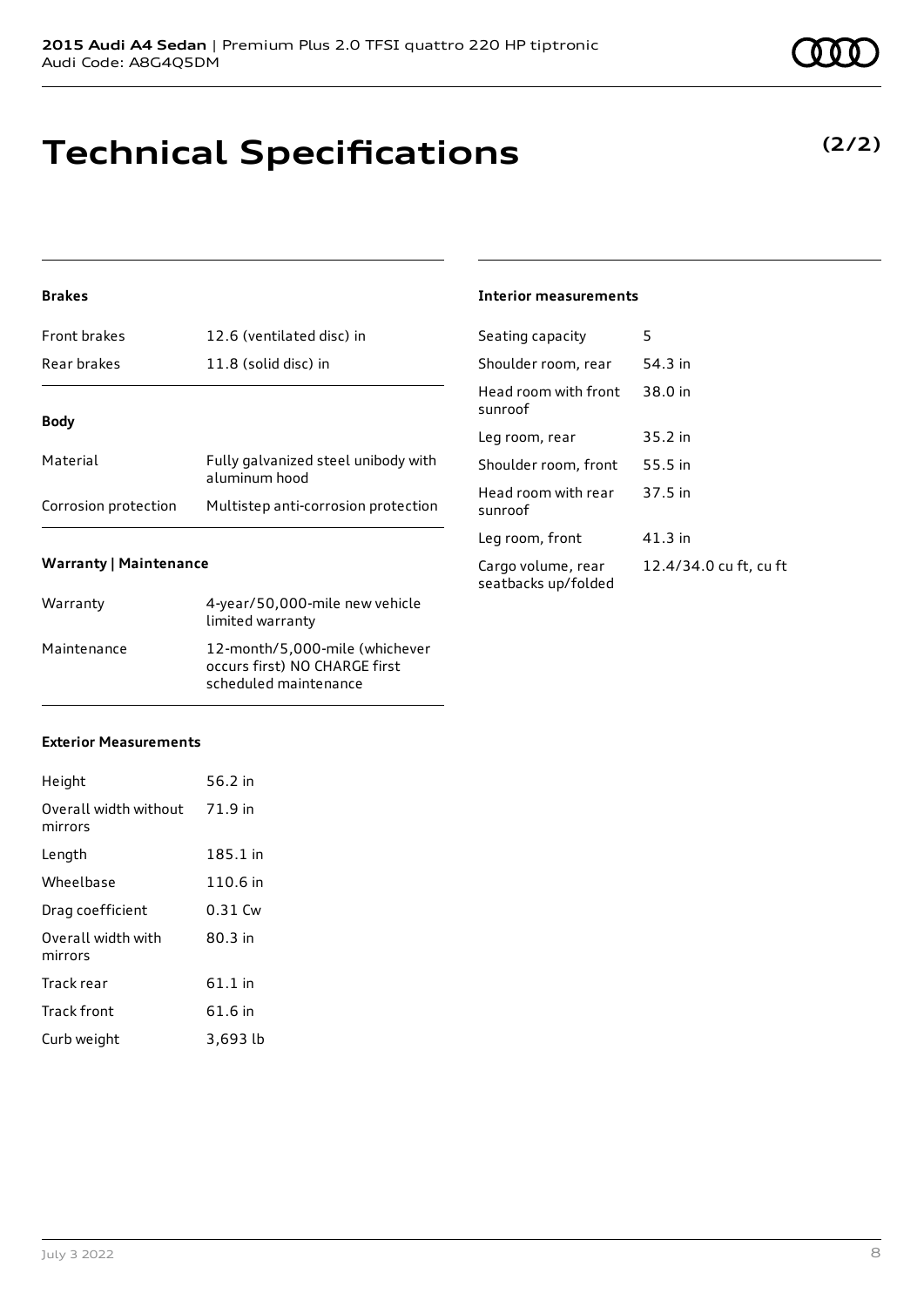### **Consumption- and emission**

### **Consumption by NEDC**

| urban       | $21$ mpg |
|-------------|----------|
| extra-urban | 30 mpg   |
| combined    | 25 mpg   |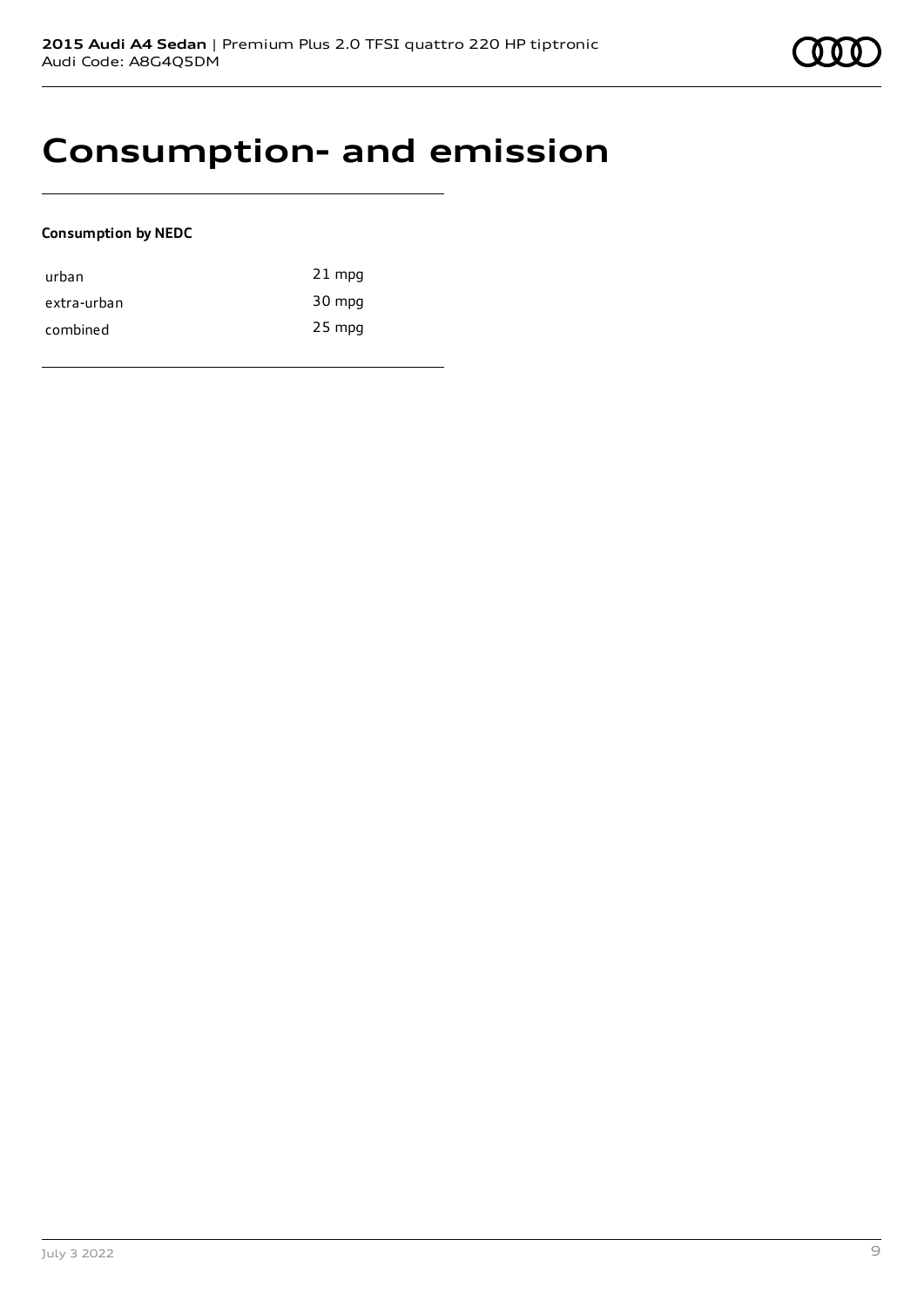### **Contact**

Dealer **Audi Naples**

601 Airport Rd S 34104 Naples FL

Phone: +12394353200 FAX: 2394353203

www: [https://www.audinaples.com](https://www.audinaples.com/)